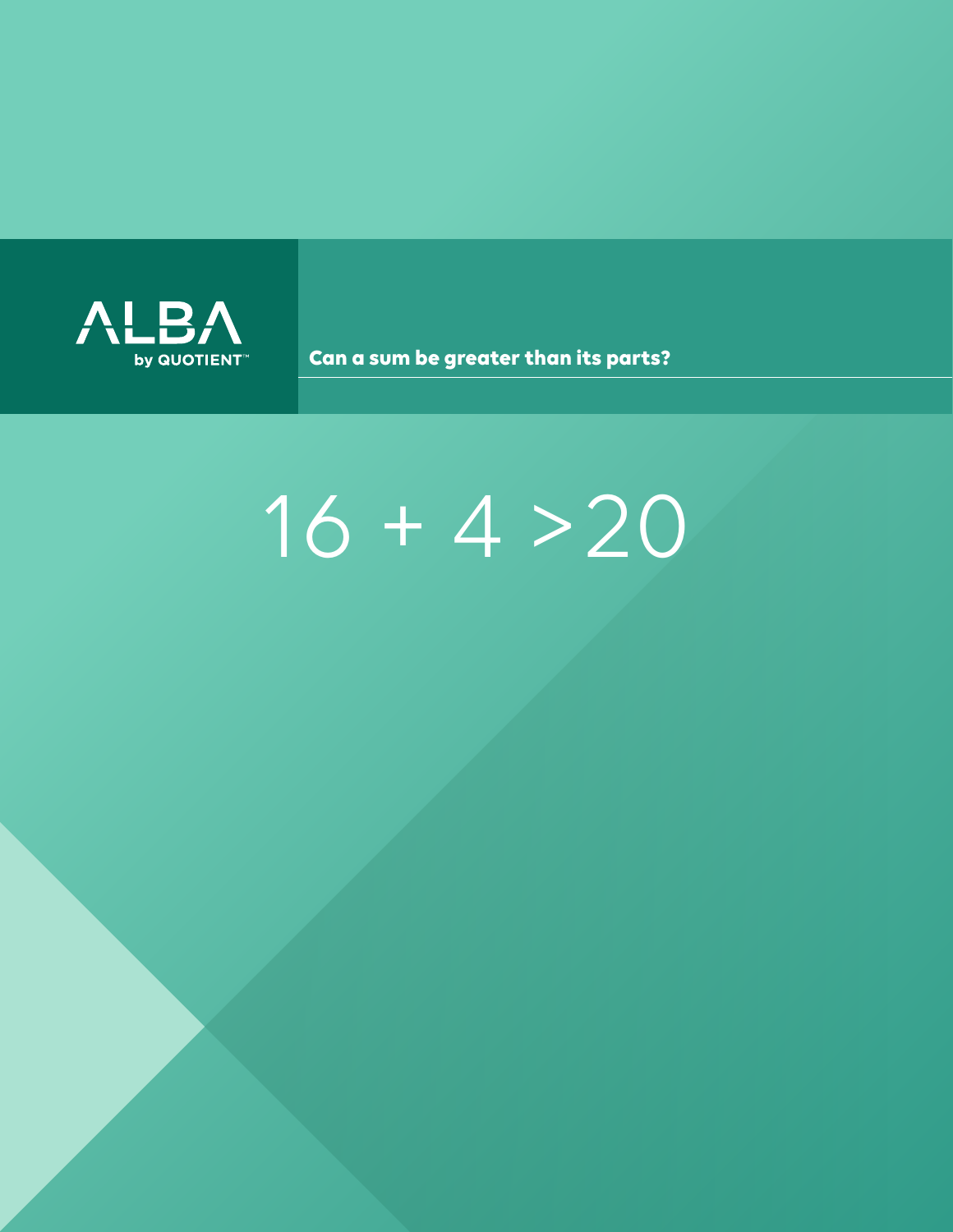

|     |          |               |              | Rh-hr    |              |                |              |     |     |                |  | Kell                                   |     |                     |  |     | Duffy<br>Kidd  |       |          |                | Lewis |  | <b>MNS</b>                                                                                                                                                      |     |             |     |              | P Lutheran   |             | <b>Additional Antigens</b> |                 |          |          | <b>TEST RESULTS</b> |               |  |  |  |  |  |      |
|-----|----------|---------------|--------------|----------|--------------|----------------|--------------|-----|-----|----------------|--|----------------------------------------|-----|---------------------|--|-----|----------------|-------|----------|----------------|-------|--|-----------------------------------------------------------------------------------------------------------------------------------------------------------------|-----|-------------|-----|--------------|--------------|-------------|----------------------------|-----------------|----------|----------|---------------------|---------------|--|--|--|--|--|------|
| $=$ | Rh-hr    |               | Donor        |          | $\mathsf{C}$ | Ε              | $\mathbf{C}$ | e l |     |                |  | $\mathbf{v}$ $\mathbf{c}$ $\mathbf{k}$ |     |                     |  |     |                |       |          |                |       |  | $k  Kp^a Kp^b $ *Js <sup>a</sup>  *Js <sup>b</sup>  Fy <sup>a</sup>  Fy <sup>a</sup>  Jk <sup>a</sup>  Jk <sup>b</sup>  Le <sup>a</sup>  Le <sup>b</sup>  M   N |     |             |     |              |              |             | S S P1 Luª Luº             |                 | Xqª      | Wrª      |                     | Special Types |  |  |  |  |  | Cell |
|     | 'n       |               | $6042256$ 0  |          | $\pm$        | $\overline{0}$ | $+$          | $+$ |     | $+ 0$          |  | $0$ $\overline{0}$                     |     | $\Omega$<br>$+$     |  | $+$ | 0 <sup>1</sup> | $+$   | $\Omega$ | $+$            |       |  | $+$ + $0$                                                                                                                                                       |     | $0$ +       | $+$ | $+$          | $+$          | $+$         | $\Omega$                   | $+$             | $\Omega$ | $\Omega$ |                     |               |  |  |  |  |  |      |
|     | r'r      |               | $3300886$ 0  |          |              | $0$ +          | $+$          | $+$ |     |                |  | $+ 0 0 0 0$                            | $+$ | $+$                 |  | $+$ | $0 + 1 +$      |       |          | 0 <sup>1</sup> |       |  | $0 + 1 +$                                                                                                                                                       |     |             |     | $0 + 00 + 0$ |              |             | $\circ$                    | $+$ $\parallel$ | $+$      | $\Omega$ |                     |               |  |  |  |  |  | 2    |
|     | rr       |               | 1082646      | $\Omega$ |              | $0$ 0          | $+$          | $+$ | $+$ | 0              |  | $0$ $+$                                |     | $\mathbf{0}$<br>$+$ |  | $+$ | 0 <sup>1</sup> | $+$   | $\Omega$ | $+$            |       |  | $+ 0 0$                                                                                                                                                         |     | $+$ $+$ $+$ | $+$ | $+1$         | $\mathbf{0}$ | $\circ$     | $\overline{0}$             | $+$ $\parallel$ | $+$      | $\Omega$ |                     |               |  |  |  |  |  | 3    |
|     | $R_0R_0$ |               | DN20080985 + |          |              | $0$ 0          | $+$          | $+$ | $+$ | $\overline{0}$ |  | $0$ 0                                  |     | $\mathbf 0$<br>$+$  |  | $+$ | $\Omega$       | $\pm$ | $\Omega$ | $\mathbf{0}$   |       |  | $+$ 0                                                                                                                                                           | $+$ | $+$         | $+$ | $\Omega$     | $+$          | $+$ $\perp$ | $\Omega$                   | $+$             | $\Omega$ |          |                     |               |  |  |  |  |  |      |
|     |          | Patient Cells |              |          |              |                |              |     |     |                |  |                                        |     |                     |  |     |                |       |          |                |       |  |                                                                                                                                                                 |     |             |     |              |              |             |                            |                 |          |          |                     |               |  |  |  |  |  |      |
|     |          |               |              |          |              |                |              |     |     |                |  |                                        |     |                     |  |     |                |       |          |                |       |  |                                                                                                                                                                 |     |             |     |              |              |             |                            |                 |          |          |                     |               |  |  |  |  |  |      |

**Lot No: V173229**





*Within the 3 RhD negative cells, there will be at least one of each phenotype: Fy(a+b-), Fy(a-b+) S+s-, S-s+ Le(a-b+), Le(a+b-) Jk(a+b-), Jk(a-b+)*

| urce donor                                |  |
|-------------------------------------------|--|
| termined using                            |  |
|                                           |  |
|                                           |  |
| The $R_{0}R_{0}$ cell is always Fy(a-b-). |  |

*Reliable source of additional IN-DATE CELLS you select most often for:*

- *Ruling out common antibodies*
- *Quality control of C, E, c, e and K antisera*

Anti-K will not be masked by Antibodies to Jk<sup>a</sup>, Jk<sup>b</sup>, Fy<sup>a</sup>, Fy<sup>b</sup>, S or s

### ALBAcyte® Antibody Identification Panel (16-cell) (Z473U)

#### ALBAcyte® Expanded Rh Negative Antibody Screen (4-cell) (Z464U)